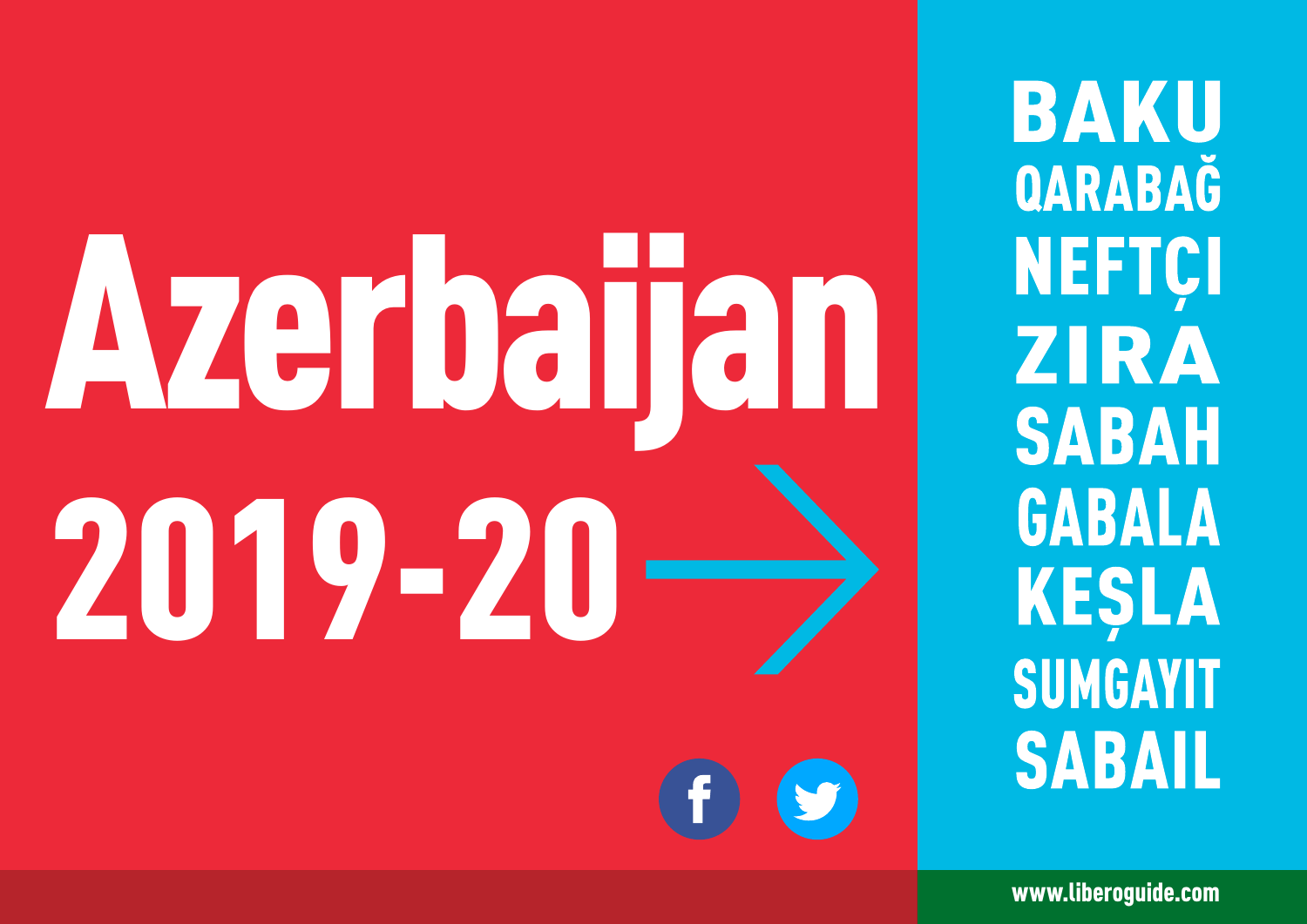

# AZERBAIJAN 2019-20 *www.liberoguide.com*

Surprising as it may seem for a country whose average top-league attendances barely climb into four figures, but **Azerbaijan** stood higher than Poland, Romania and Slovakia in the UEFA rankings as the 2018-19 season drew to a close.

Keen on gaining entry on the international stage, this energy-rich ex-Soviet republic by the Caspian Sea has posited sprawling capital **Baku** as a host metropolis, capable of staging the Europa League final of 2019 and Euro 2020. Until recently, however, Azerbaijan was only a curious footnote in football history.

Once a player for the country's most storied club, **Neftçi Baku**, Tofik Bakhramov was the moustacheo'd linesman who famously (and demonstrably) indicated that a shot from England's Geoff Hurst had crossed the line in the 100th minute of the 1966 World Cup Final. In doing so, he provided Azerbaijan, then part of the USSR, with a solitary if quirky claim to fame.

Baku's first main sports arena, originally named after Stalin, then Lenin, became the **Tofik Bakhramov Stadium** after his death in 1993. By then Azerbaijan had organised its first, post-Soviet league, for 26 (!) clubs, won by Neftci. Plotted on a map, the host towns for this inaugural season, with exotic names like Sabirabad and Mingaçevir, covered the whole of Azerbaijan. The map for the 2019-20 campaign shows a cluster

### Welcome to [liberoguide.com!](http://www.liberoguide.com)

The digital travel guide for football fans, **liberoguide.com** is the most up-to-date resource, city-by-city, club-by-club, to the game across Europe and North America. Using only original photos and first-hand research, taken and undertaken over seven seasons, **liberoguide.com** has been put together to enhance every football weekend and Euro night experience. From airport to arena, downtown sports bar to hotel, **liberoguide.com** helps you get the best out of your visit to football's furthest corners and showcase stadiums.

around Baku and a dot for Gabala, all competing in the eight-team **Azerbaijan Premier League**.

Over the course of nearly three decades, three main trends stand out. Major provincial clubs such as **Kapaz** from Ganja and **Turan** from Tovuz, both title-winners in the 1990s, have long waned. Meanwhile, Baku boomed as petrodollars – Neftçi ('Oil Worker') still feature a towering derrick on the club crest – poured into the





### **AZERBAIJAN 2019-20**

**CONTENTS**

| <b>1-3 INTRO</b>       | <b>12 Sabail</b>   |
|------------------------|--------------------|
| 4-6 Baku               | 13 Zira            |
| 7 Baku Olympic Stadium | 14 Gabala          |
| 8 Kesla                | 15 Gabala FK       |
| 9 Neftçi               | <b>16 Sumgayit</b> |
| 10 Qarabağ             | 17 Sumgayit FK     |
| 11 Sabah               |                    |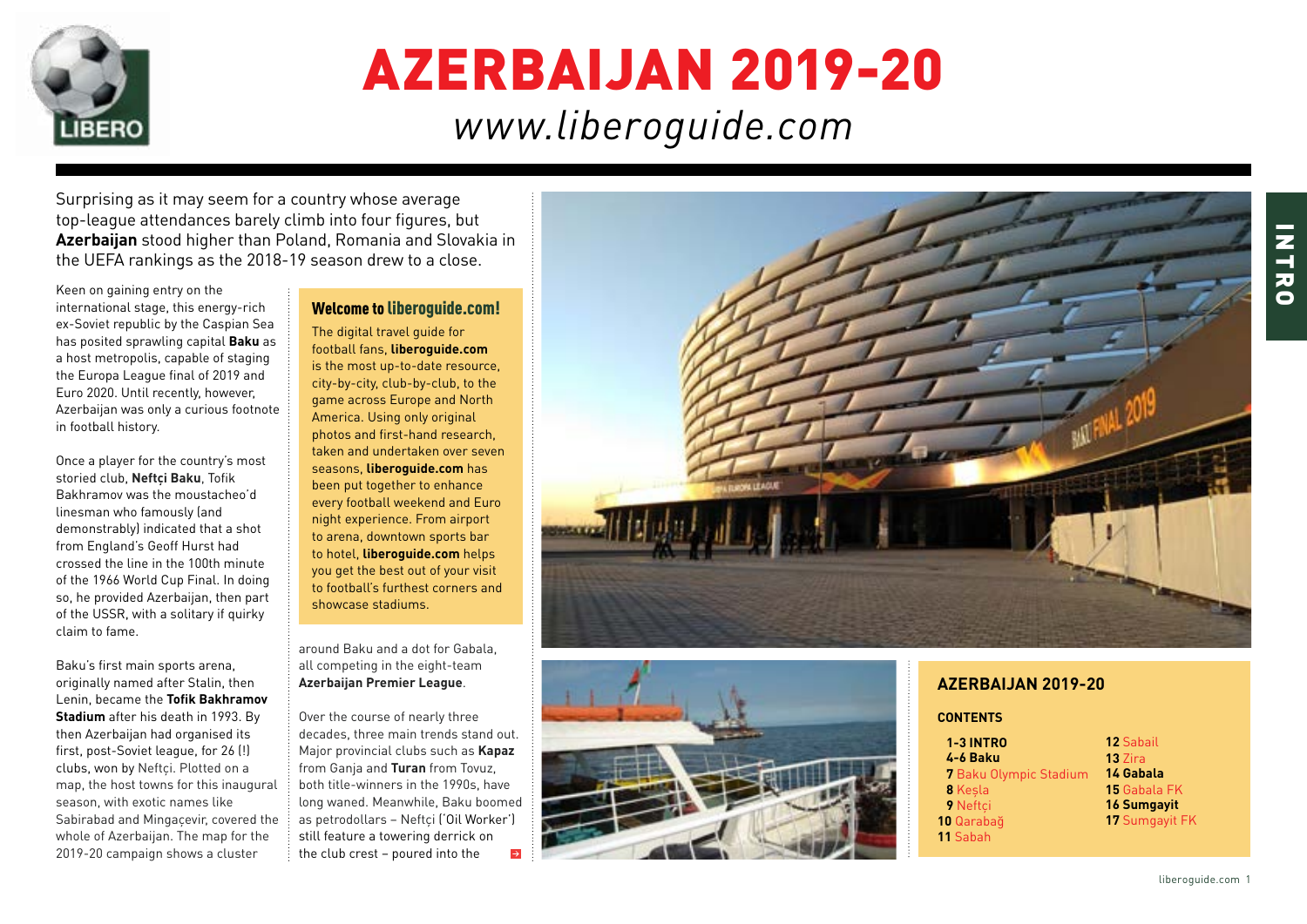

# AZERBAIJAN 2019-20

# *www.liberoguide.com*



capital. Stadiums were built across the city, the **Tofik Bakhramov** rebuilt and the showcase **Baku Olympic Stadium** unveiled in 2015. Most of all, though, the domestic game has been dominated by **Qarabağ**, unassailable title-holders since 2014.

The Horsemen are also universally revered. A look again at the maps of 1992 and 2019 will partly explain why. That first post-Soviet season, 'Karabakh Aghdam'

played at Quzanli, on the fringe of the Nagorno-Karabakh, disputed between Azerbaijan and Armenia. All-out war then forced Qarabağ to flee to Baku, as former Neftçi forward Gurban Gurbanov arrived as manager. Riding a wave of national sentiment, backed by national food producers Azersun and grounded in solid coaching, Qarabağ qualified regularly for Europe until the current run that has seen them sweep everything before them.

The country's high UEFA ranking is due to Qarabağ's constant groupstage participation in Europe's main two competitions, taking on Spurs, Roma and Chelsea, among others. Marquee fixtures have been played at the Tofik Bakhramov and Baku Olympic – home is otherwise the **Azersun Arena**, one of those newbuilds around Baku.

**Keşla's ASK Arena**, Neftçi's **Bakcell**, **Sabail's ASCO**, **Sumgayit's Kapital** 



**Bank**, **Sabah's** recently renamed **Alinja Arena** in **Masazir**, **Zira's Zira Olympic**, all are 21st-century venues holding a few thousand spectators within or close to Baku. Reconstructed in 2012, the **Gabala City Stadium** was where Tony Adams spent 16 months as manager in Gabala, close to the Russian republic of Dagestan, as remote from Romford as you can probably get.

#### **Station to stadium**

EU and US nationals require a visa to enter Azerbaijan. The system has at last been simplified and digitalised, with **online applications** (evisa.gov. az/en) arranged for 30-day stays. The e-visa is issued within three working days and costs \$20 plus a \$3 service fee. Other **visas** (visaforazerbaijan. org.uk) require longer and cost more.

The national carrier, **Azerbaijan Airlines** (azal.az/en), and **Austrian Airlines** (austrian.com) provide regular flights.

The main point of entry is **Baku Heydar Aliyev International Airport**, 20km (12 miles) north-east of the capital. Buses and taxis run into town (*see* **Baku**), served by a metro network and buses. **International trains** link Baku with Georgia and Russia. Tbilisi is an overnight journey, but it's a gruelling 52 hours and two overnights from Moscow.

**Baku Pass station** near the city centre is on the metro network. To use the cheap **domestic train network**, **book tickets** at ticket.ady.az/en – **Sumgayit** is 40min away. **Gabala** is connected by **bus** (avtovagzal.az/en/page/  $\rightarrow$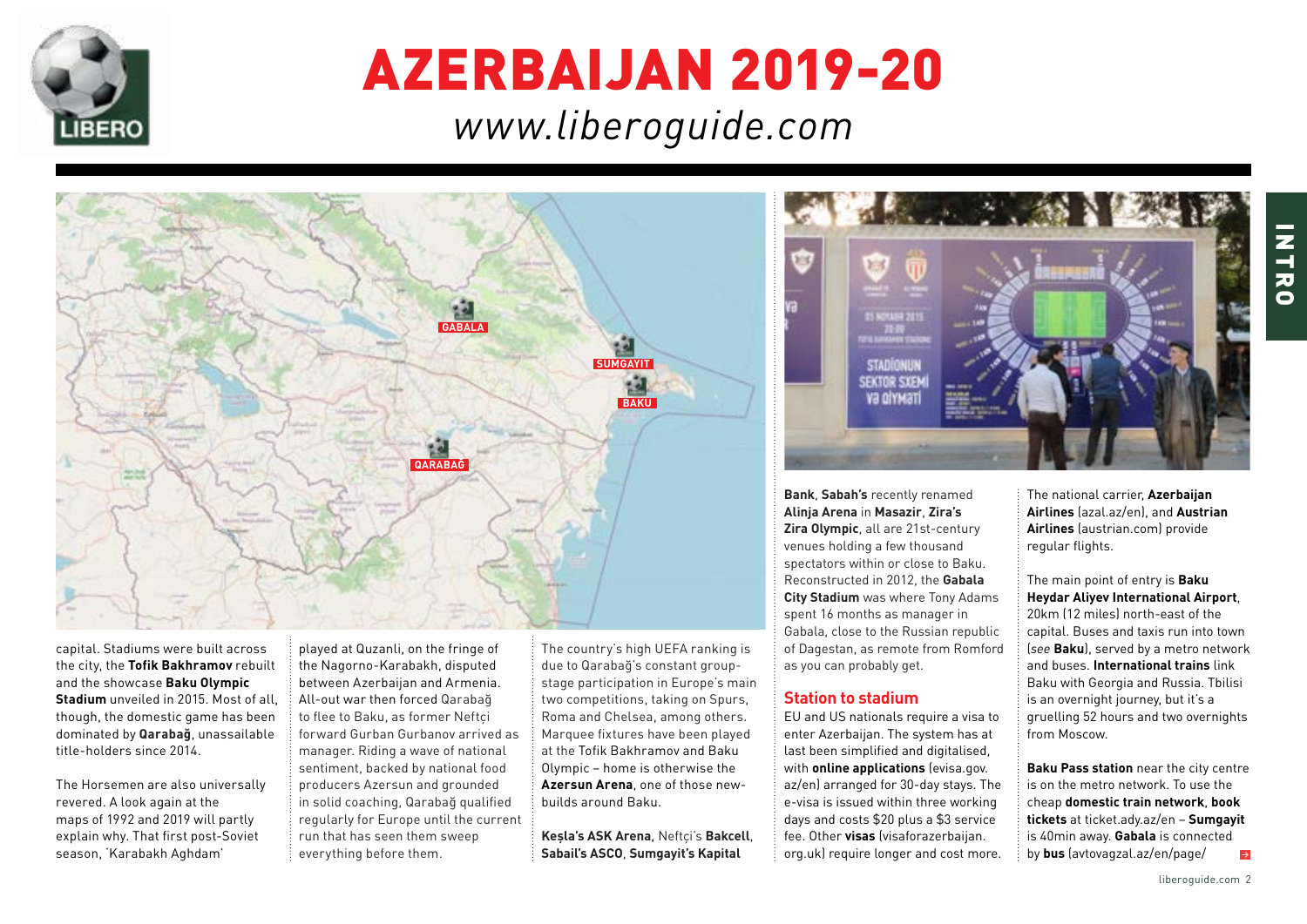

# AZERBAIJAN 2019-20

# *www.liberoguide.com*

sheherlerarasi-schedule), also extremely cheap, with a direct service from Baku airport if required. Taxis between towns are also affordable.

Note that town and station names can be rendered in slightly different English versions, Gabala is often seen as Qabala, for example.

Car hire is expensive and driving can be treacherous.

The **currency** in Azerbaijan is the **manat** (AZN), currently trading at 2AZN/€1. The smallest banknote is 1 manat. There are 100 qepiks to one manat, the smallest coin 1 qepik or €0.005.

### **Tables & trophies**

The eight teams of the **Azerbaijan Premier League** play each other four times, twice home and twice away. The winners enter the Second Qualifying Round of the Champions League, runners-up and third-placed the First Qualifying Round of the Europa League. If the cup winners and runners-up are already in Europe, then the fourth-placed club qualify.

The team finishing bottom swaps places with the winners of the 14 team **Azerbaijan First Division**, organised on a straight home-andaway basis. Reserve sides cannot be promoted. Below this, the **third tier** is divided into five regions, Capital &



North, North-West & West, Centre, South and, inaccessible to many foreigners, Nakhchivan, the Azeri enclave squeezed between Armenia and Iran. These leagues are small, with end-of-season play-offs between the winners, but little direct exchange with the First Division. The **fourth tier** is amateur, 20 teams divided into two groups, the top four from each qualifying for knock-out tournament to decide the winners.

The **Azerbaijan Cup** involves the 22 clubs from the Premier League and First Division, lower-tier teams meeting first, the winners joining the top-flight clubs for the two-leg Quarter-Finals in December. Away goals also decide in the semis in April, which is how Gabala and



Sumgayit reached the final in 2019. This has recently been played at the **Nakhchivan City Stadium**, accessible by plane from Baku. The winners gain access to the First Qualifying Round of the Europa League.

### **Season's dealings**

The season runs from mid-August to May, with Premier League rounds often running over four days, from Friday through Monday. Saturday is the main match day. There's a winter break for most of December and all of January. The First Division starts a week later and has the same winter break. Its games are played Thursdays and Fridays, with occasional ones on Wednesdays and Saturdays.

### **Entry level**

Admission for domestic fixtures is absurdly cheap – AZN1/€0.50 at Neftci, for example – and paying on the day with small change the norm. Smaller clubs don't even charge.

Carry ID just in case. Big European and international fixtures often sell out, so booking through an agency such as **iTicket AZ** (iticket.az/en) is not a bad idea.

For showcase games, your ticket will indicate the gate (*qapi*), sector (*sektor*), row (*sira*) and place (*yer*). For most league games, just rock up and sit down. Soft drinks and tea are usually sold, as well as sunflower seeds in long cones. **LO**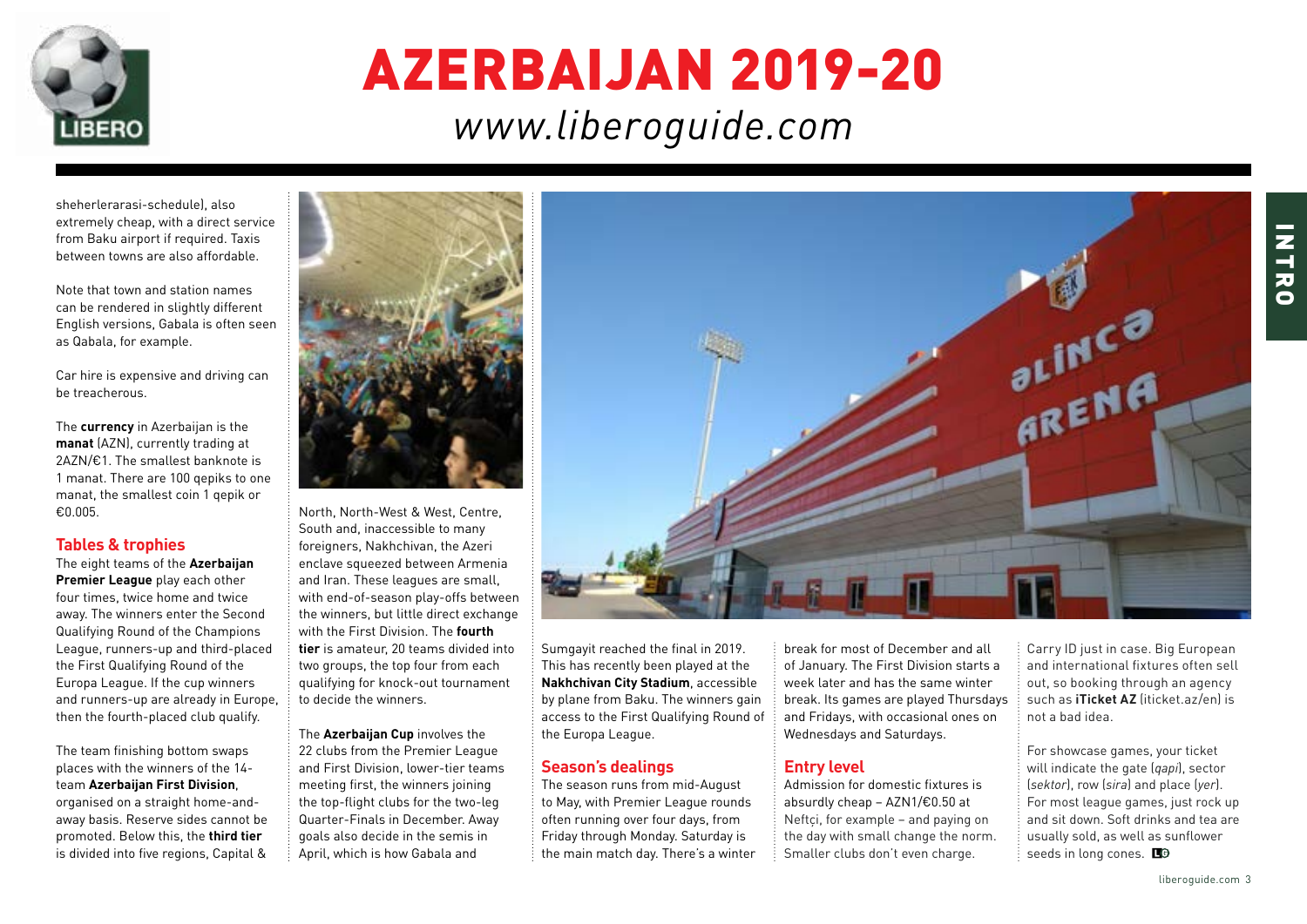<span id="page-4-0"></span>

# AZERBAIJAN 2019-20 Baku *[www.liberoguide.com/b](http://www.liberoguide.com/baku)aku*

### Baku

**Baku**, capital of oil-rich Azerbaijan, has emerged from its obscure status as a football footnote. Chosen as one of 12 cities to host finals matches for Euro 2020, elevating it alongside London, Munich and Rome, Baku was quick to build the 68,000-capacity **Olympic Stadium**, as well as revamp the **Tofik Bakhramov**.

In its eagerness to become a global showcase, staging the Grand Prix and the Eurovision Song Contest, Baku also successfully hosted the 2019 Europa League Final. As fate and a penalty shoot-out would have it, the finalists were Arsenal and Chelsea.

Baku first witnessed major European club football in 2017. Prodigal residents **Qarabağ** became the first Azeri club to qualify for the Champions League. Representing devastated **Ağdam** in the war zone of Nagorno-Karabakh, Qarabağ were forced to relocate to Baku in the 1990s. The club was based at the former national stadium named after the most famous linesman in the history of the game. After his pivotal role in the 1966 World Cup Final, Tofik Bakhramov provided Azerbaijan, then part of the USSR, with its only pre-boom claim to fame on the football pitch, albeit from the Wembley touchline.



Bakhramov himself started out as a player for the city's flagship club, **Neftçi** ('Oil Worker'), around the time the stadium later named after him was being built. Both club and ground have their roots in Stalinism; as an agitator under the code name of Koba, Stalin had caused political unrest among the oil workers in the early 1900s. Neftci, who still feature a towering derrick on their club crest, were founded as Neftyanik ('Oil Worker') at the height of Stalinism in 1937.

Shortly afterwards, work began on a Soviet-style stadium in the area of Ganclik, about 1km north of the city's main train station. Laid out as a letter C (ie a Russian 'S', as in Stalin), it was completed by German prisoners of war and opened in 1951.

Each Soviet republic had one standout football club – Azerbaijan had Neftçi. Strangely, like Bakhramov, their most memorable year was 1966, when they finished a highestever third in a strong Soviet league.

Unlike Bakhramov, however, Neftçi made no mark on the game outside their own borders.

After 1991, all former Soviet republics gained independence and created their own leagues. Azerbaijan was no different – except that it was fighting a terrible war with Armenia. While the national side relocated to Trabzon in Turkey, Neftci won the inaugural domestic title in 1992. Later, they moved out of the Tofik Bakhramov to the new



Baku Olympic Stadium

**Bakcell Arena** in 2012. Set in Nizami halfway out to the airport, it holds 11,000 and was one of five stadiums in the capital used for the Under-17 Women's World Cup in 2012.

Shortly afterwards, Qarabağ began their domination of the domestic league, overshadowing previously preeminent Neftci. No Azeri club has laid a glove on Qarabağ since they started their title run in 2013- 14. Riding an unprecedented wave of success, Qarabağ opened their  $\rightarrow$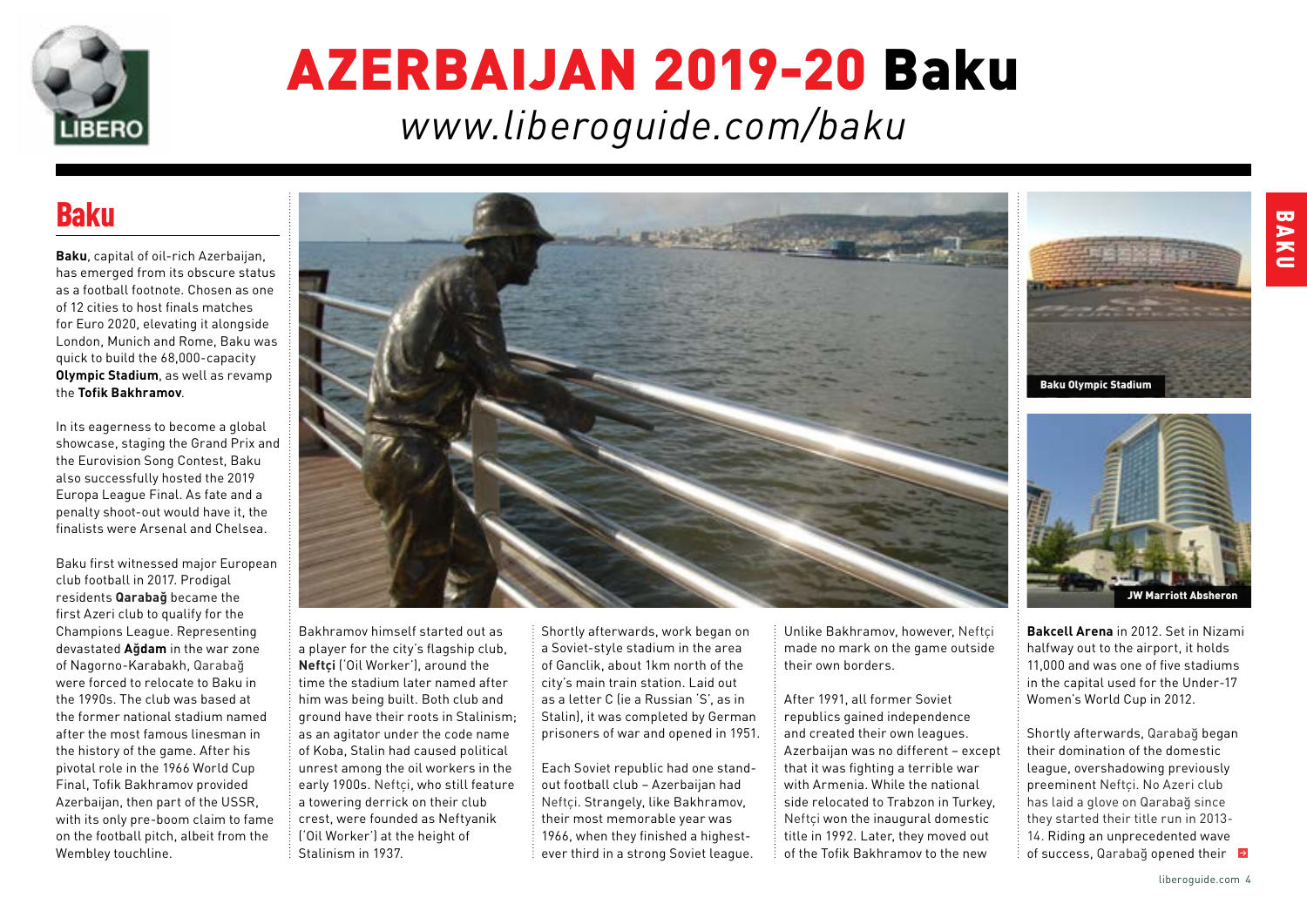

# AZERBAIJAN 2019-20 Baku *[www.liberoguide.com/b](http://www.liberoguide.com/baku)aku*



own stadium, the **Azersun Arena**, at Yeni Surakhani, close to Baku airport north-east of town.

Their success means that the Azeri title has gone to the capital every season but one since 2003-04.

Until recently, the second club in the capital was **FC Baku**. Bearing the landmark Maiden's Tower on their badge, Baki Futbol Klubu were formed after the Nagorno-Karabakh War and have suffered the capricious promises of controversial owner Hafiz Mammadov. The man responsible for the 'Land of Fire' sponsorship on the shirts of Atlético Madrid, Mammadov moved FC Baku out of the Tofik Bakhramov, only to



have the club play at their training ground since 2012. In 2015, they were relegated. In 2016, they turned amateur.

By contrast, **Inter Baku** eclipsed  $\frac{1}{2}$  the other clubs from the capital to



put in the strongest challenge to the Qarabağ hegemony. Runnersup in 2014 and 2015, Inter also won the league in 2008 and 2010. In 2015-16, they pushed Athletic Bilbao pretty close in the Europa League. Against a background of financial uncertainty, Inter Baku became **Keşla** in 2017. The former Inter Arena (and Shafa Stadium, also an U-17 venue) is now the **ASK Arena**, halfway between the Tofik Bakhramov and the Olympic Stadium.

Three other current top-flights clubs are based in or near Baku, starting with **Sabail**, from the bay area just south of the historic centre, base for the Azerbaijani Navy and the prison where Stalin was kept. The **ASCO Arena**, aka Bayil Arena, is further down but easily reached by public transport. **Sabah** are located in **Masazir**, just north of Baku on the M1, the **Alinja Arena** set between the nation's main brewery, Khirdalan, and most notable natural feature, mud volcanoes. **Zira** are way past

National Park, at the furthest tip of the peninsula that points out over the Caspian Sea towards Turkmenistan. Home games for the 2017-18 Europa League were played at the **Dalga Arena**, by the beach on the northern coast of the peninsula.

the airport, towards the Absheron

### **Bearings**

**Baku Heydar Aliyev International Airport** is 20km (12 miles) northeast of the city centre. The Aero Express bus leaves every 30min for the metro station **28 Maya**, where the city's two main red and green lines meet. From there, it's an easy hop to the **Olympic Stadium** at **Koroglu**, the **Tofik Bakhramov Stadium** 

at **Ganclik**, downtown seafront **Sahil** and the Old Town stop of **Içerisheher**.Journey time to 28 Maya is 30min, though it can take 45min during rush hour. The bus operates on the same **Baku Card System** as the **metro.** At the airport, tickets cost 1.50AZN/€0.75 from the kiosk near the exit of Terminal 1, cash only, in small denominations. In town, the Baku Card is 2AZN/€1, with each journey costing 0.20AZN/€0.10, available from machines at stations. Even cheaper is the Baku Card for limited use (0.20AZN/€0.10, as shown on the English-language touch screen), which you can charge for up to four journeys (4 *gedis*), each one 0.20AZN/€0.10. Buses also work on the same system.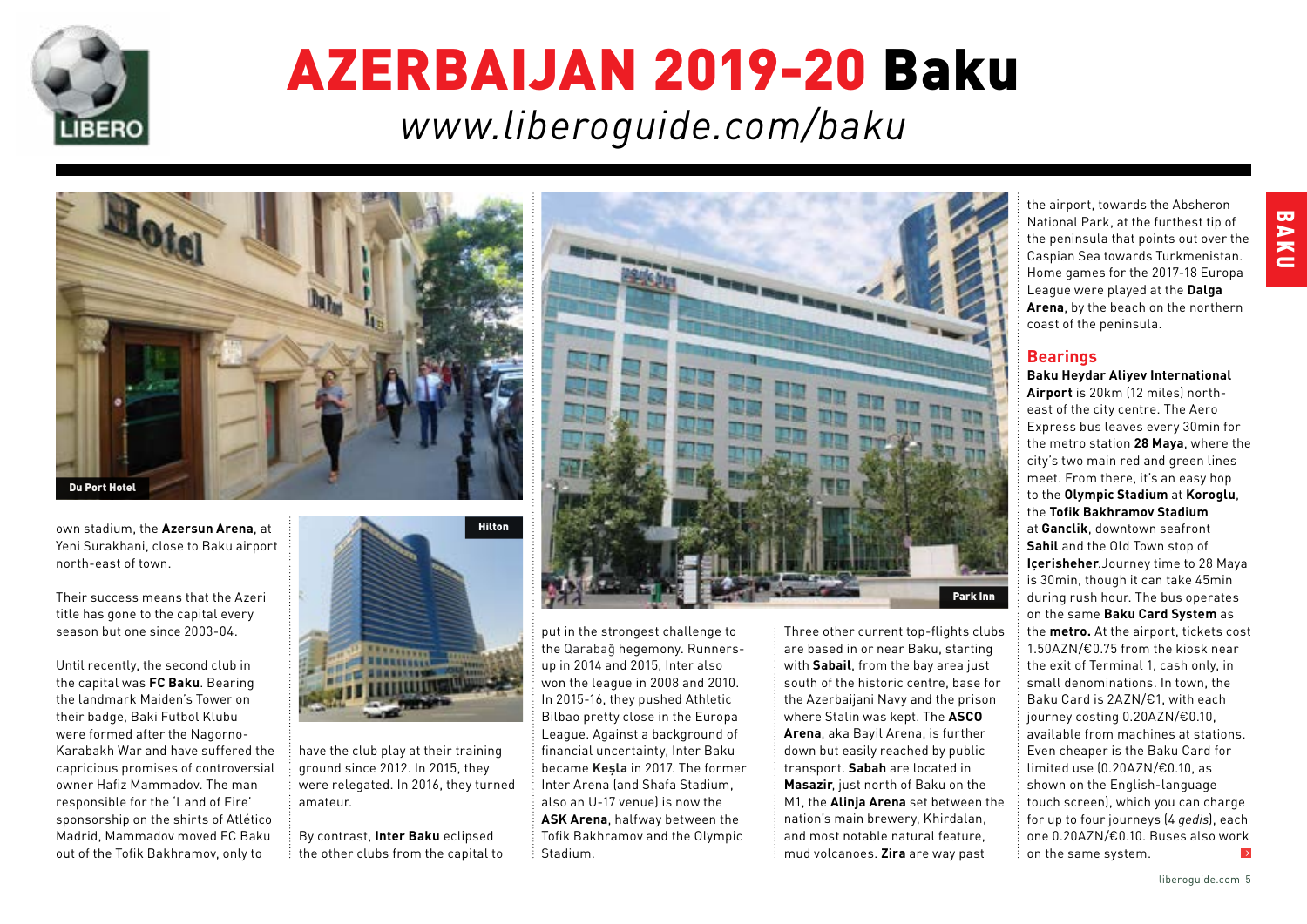

# AZERBAIJAN 2019-20 Baku

*[www.liberoguide.com/b](http://www.liberoguide.com/baku)aku*



A **taxi** from the airport should cost around 25AZN/€12.50). Always agree a fee beforehand. A taxi only as far as the Olympic Stadium should be under half that. An average journey across town in a London-style cab should cost around 7AZN/€3.50. To phone one, call centrally located **189 Taxi** (+994 12 565 31 89).

#### **Bed**

With no hotels by the Olympic Stadium, to stay nearby, the fourstar **Avenue Hotel Baku** stands two bus stops away and right by the ASK Arena, ideal for Keşla games.

All the main international chains have set up in Baku. These include the **Hilton** by the seafront, the **Fairmont** near the iconic Flame Towers and the **Park Inn** near the

train station. A couple of blocks from the Hilton on focal Azadliq Square, the **JW Marriott Absheron** exudes luxury, its top three floors given over to a panoramic pool, spa and gym.

To stay in the centrally located bar quarter, the **Du Port Hotel** on Yusif Mammadaliyev has its own pub/ restaurant with a large-screen TV and billiard room. Close by, on the other side of Molokan Gardens, quieter **Theatrum** is more upscale, though five-star might be pushing it a bit.

#### **Bars**

For a Muslim country, an awful lot of beer – much of it local **Khirdalan** or Turkish **Efes** – flows in Baku. Pool is another major feature – almost every bar has a table and local leagues are taken seriously.



The main bar hub, close to focal **Fountains Square**, is where the streets of **Alizade** and **Tarlan Aliyarbayov** intersect. There you'll find the long-established expat hubs of **Finnegans** and **Shakespeare**, with all the trappings including TV football. Corner bar **Otto** is another old favourite. Other expat-friendly options include **Shamrock** and the neighbouring **Hairy Lemon** on Haji Zeynalabdin Taghiyev and,  $\frac{1}{2}$  liveliest of the lot, the memorabiliadecked **Hops Pub Baku** on Tarlan Aliyarbayov. There you'll also find the **Compass West** pub and the excellent **Tortuga**, closer to Fountains Square.

The **Red Lion Pub** on Bulbul Avenue was particularly busy in the buildup to the Europa League final and generally provides a rowdier experience for match-watching, while the **London Pub** and **[Top Beer](http://www.topbeer.az/)** on Yusif Mammadaliyev are more about a quiet pint as you take in

the game. Further up, on the corner of Mardanov and Bashir Seferoglu Kücesi, the **Koleso** is another screenequipped hostelry, with Stara Praga beer on tap. Just over the road, the **[Sport Pub Beer Dad](https://www.facebook.com/beerdadbaku/)** ticks most boxes.

If you'd rather try out a locals' bar, the **3 Bochki** (Dilara Aliyeva 251) near the train station/28 Maya is an honest, wooden cabin of a pub with a variety of beers and TV sports. It does food too – and all is inexpensive.  $\Box$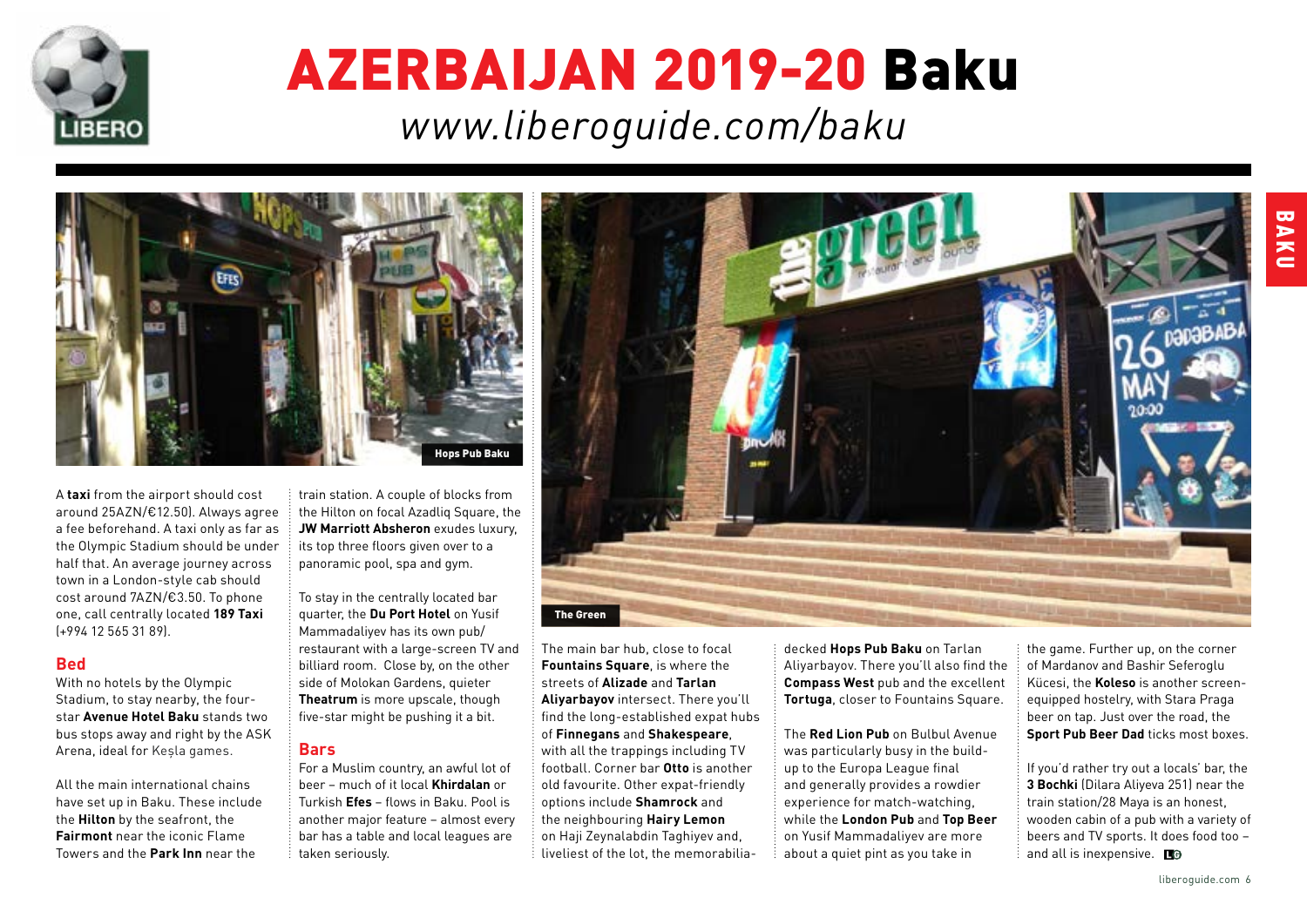<span id="page-7-0"></span>

# AZERBAIJAN 2019-20 Baku Olympic Stadium

*[www.liberoguide.com/](http://www.liberoguide.com/baku-olympic-stadium )baku-olympic-stadium* 



### Baku Olympic **Stadium**

Opened in 2015, the **Baku Olympic Stadium** (bos.az/en) personifies the oil-rich capital of Azerbaijan, determined to claim its place on the world stage by hosting prestigious global events. The Europa League final of 2019 is the most recent.

The fact that Baku's once modest metro network now extends this far out of town is almost as indicative of the speed of urban development in the city. Host of the inaugural European Games of 2015, the Olympic Stadium covers a vast site – three times the size of Baku's historic Old Town – and rises six storeys high. The 68,000-capacity Olympic Stadium is set way north-east of town, by the shores of Lake Boyukshor.



Qarabağ, the club from the wartorn region of Nagorno-Karabakh that moved to the Azeri capital in the early 1990s, have welcomed the likes of Roma, Atlético Madrid and Sevilla here, along with Chelsea and Arsenal, who then returned for that final a long, long way from London.

Laid out in three tiers, the stadium loops around a running track with a fair distance between those in the highest ring and the action. Away fans for international fixtures are

usually allocated sectors 307-309 behind one end.

### **Transport**

The quickest way to reach the stadium is by metro. **Koroglu station** is on both the red and the green lines, four stops from the main crossing point of **28 May**, five on the red from central **Sahil**.

Allow 20 minutes from town. Koroglu station is a 10-15min walk to the stadium, approaching the south-west exit.

Several bus lines, including **Nos.1**  and **13**, serve the nearest stop of **Milli Stadion**, but unless you're staying at a hotel en route, it's hardly worth the hassle.

A **taxi** from the city centre should cost around 12AZN/€6 but make sure the meter is running and/ or agree a price beforehand. The traffic will be heavy heading to the match and atrocious coming back, so, again, metro might be best. As European matches are usually

scheduled for 2100 local time, transport should still be running after the final whistle.

### **Tickets**

The Baku Olympic Stadium is only used for prestigious international fixtures. Many, such as the Champions League fixture with Chelsea in November 2017, sell out.

Visiting supporters should organise tickets through their own club or national football association.

When Azerbaijan play at the Baku Olympic Stadium, tickets can be booked online through the **FA** (tickets.affa.az/en) or local agency **iTicket AZ** (iticket.az/en), which also distributes for Qarabağ's major European games.

### **Bars**

Metres from Koroglu metro station, the **MAF Lounge** is the best option close to the Olympic Stadium. An outdoor terrace, reasonably cheap beer including local brews, a large indoor space with shisha pipes and plenty of screens for sport attract plentiful footfall pre-match, but it's also a good option for a post-match bite while the crowds disperse. Alongside, the **Metro café** is a much simpler option with sensational shawarma and basic street food. Beers fill the fridge but there's less of a bar/pub atmosphere.  $\Box$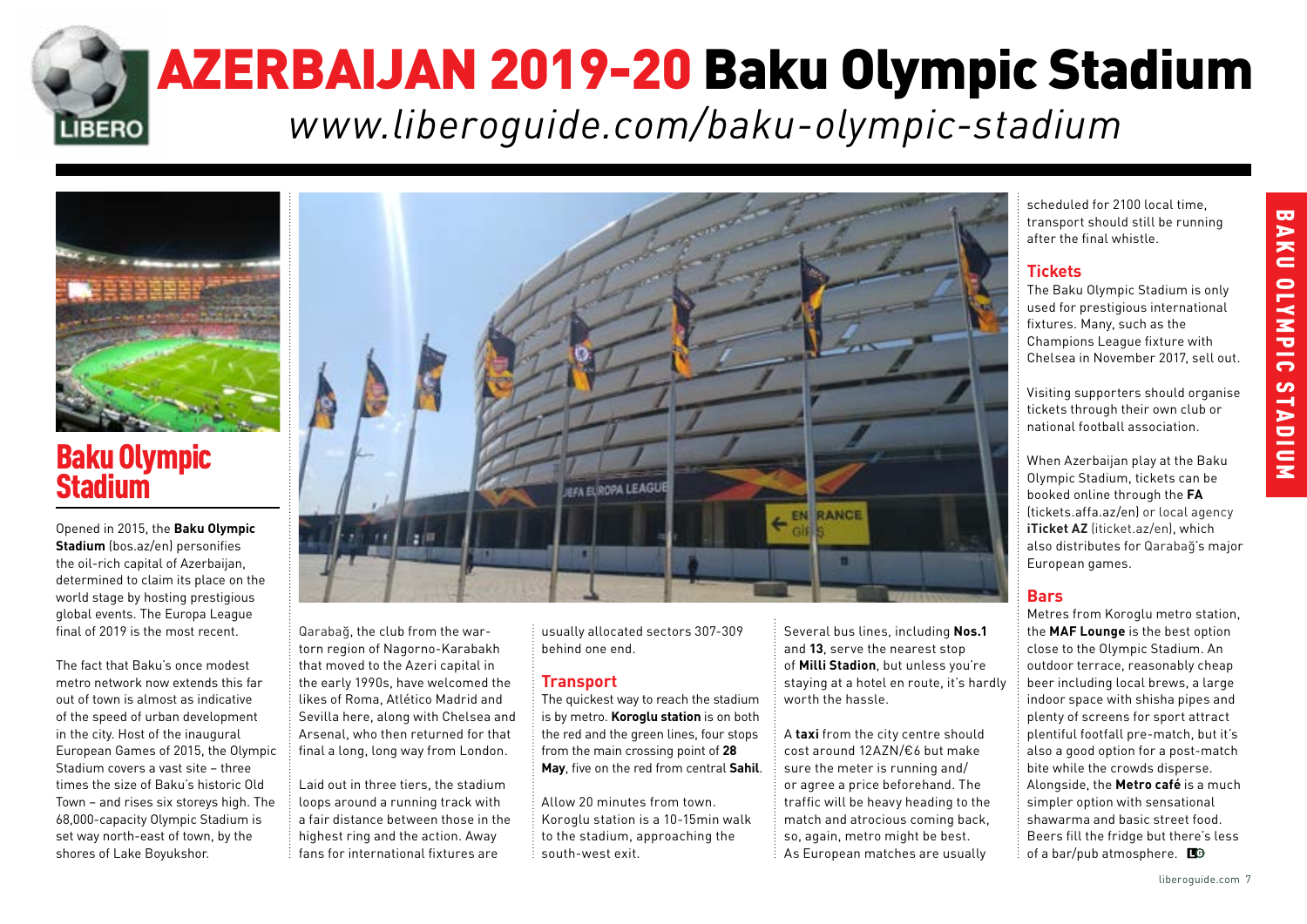<span id="page-8-0"></span>

# AZERBAIJAN 2019-20 Keşla

# *[www.liberoguide.com/kesla](http://www.liberoguide.com/kesla)*

### **Kesla**

**Keşla** (keshlafc.az) emerged from the financial meltdown of Inter Baku, one of the most successful sides of the modern era in Azerbaijan. Turning professional in 2004, this former university club picked up a first title in 2008 with goals from Khagani Mammadov, who had won it with Neftci as a teenager a decade before.

A second championship in 2010 led to the Champions League, and a nail-biting finish with Lech Poznan. Each team's goalkeeper took the last spot kicks in a 17-penalty shoot-out, Georgian international Giorgi Lomaia seeing his saved in the Baku side's last participation in Europe's premier tournament to date.

Despite decent domestic form and regular appearances in the Europa League, Inter Baku's sponsors dropped out and the club was facing bankruptcy when the name change to Keşla came in 2017. The rebranded club won the Azerbaijan Cup a year later, East-Berlin born striker Pardis Fardjad-Azad getting the only goal in a 1-0 win over Gabala in the final.

Soon afterwards, the Inter Arena became the **ASK Arena**, although it's also often referred to by its even older name of the **Shafa Stadium**. Built by the Azerbaijan FA in 2001, it is surrounded by training pitches, with a



hotel built into one corner. The ground comprises three low blue-and-white stands, with the south end open. Capacity is 5,300, the playing surface artificial.

Games in the Europa League – Inter/Keşla have qualified most seasons since 2012 – have recently been staged at the **Dalga Arena**. Surrounded by hotels, this modern, compact ground in upscale Mardakan sits behind a row of beaches, 10km beyond Baku Airport, a taxi the only practical means of transport there. Capacity is 6,500.

Keşla have so far failed to assert themselves as Baku's de facto second club, however, three-figure attendances at the ASK Arena behind those of modest Sabah.



### **Transport**

The stadium is a 10min walk from **Ulduz metro station** on the red and green lines, one before **Koroglu** that serves the Baku Olympic Stadium. From Ulduz, head along Volodarski to the roundabout, then take a right down Muzaffer Narimanov to the main road, and over main Heydar Aliyev



Avenue. Alternatively, from Koroglu metro station, head towards the twisting Alov fountain, and take bus No.13 along Heydar Aliyev Avenue for three stops to Shafa Stadium.

### **Tickets & shop**

Admission is a nominal fee paid on the day, with no issues of availability. Souvenirs available on match days will be in the red of Keşla, a shift away from the white and blue of Inter Baku. The club badge not only features the

two unusual Azeri letters in Keşlə, but also three flames, Azerbaijan known as the Land of Fire.

#### **Bars**

A drink in the little bar at the **Avenue Hotel** built into the stadium is the only practical, pre-match option for the ASK Arena. If you're seeing a European game at the Dalga Arena, then the seafront a short walk away is lined with waterside eateries, including **Estacada** and **Del Faro**. KEŞLA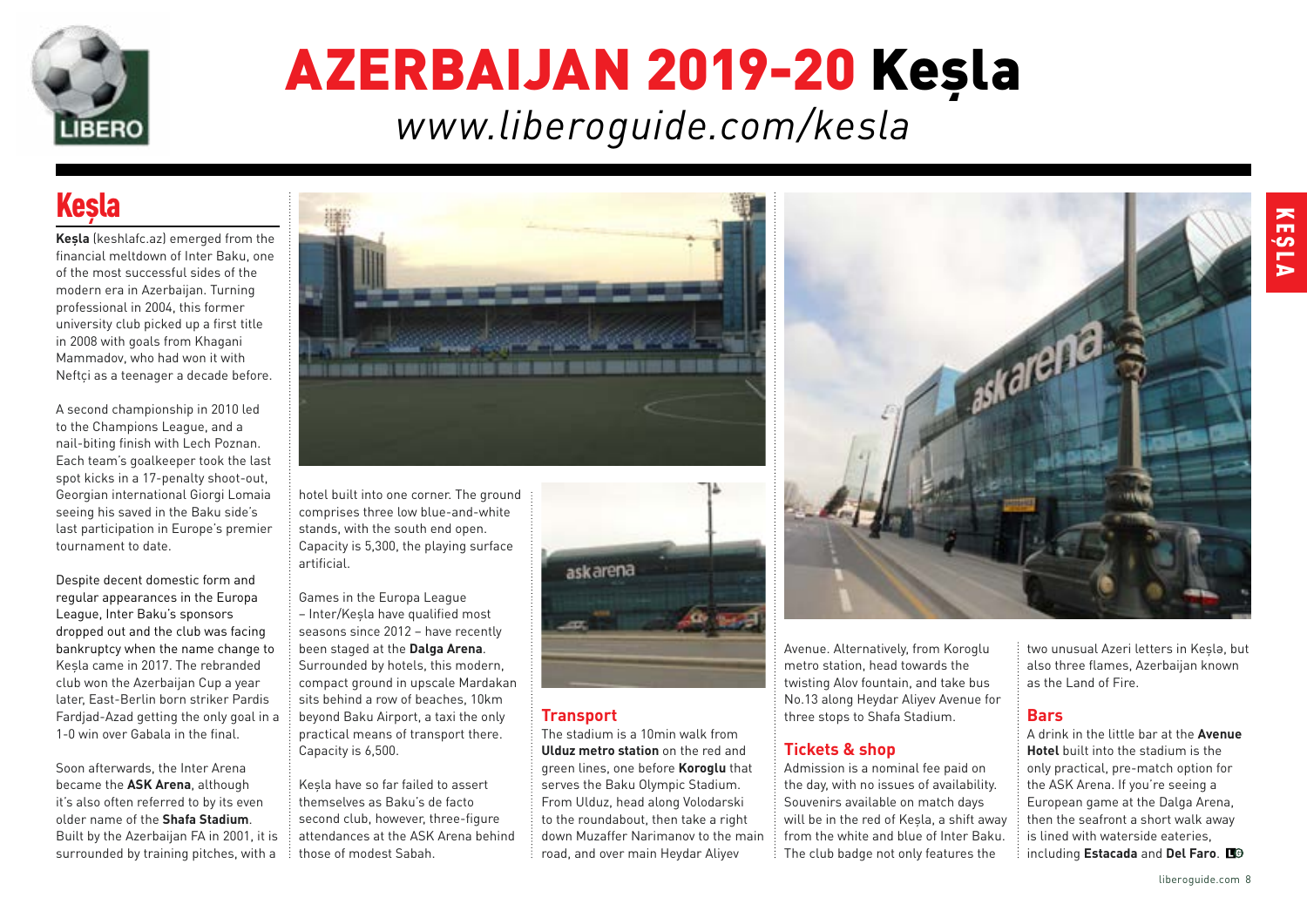<span id="page-9-0"></span>

# AZERBAIJAN 2019-20 Neftçi *[www.liberoguide.com/neftci](http://www.liberoguide.com/neftci)*

# Neftçi

No club in Azerbaijan has anything like the pedigree of **Neftçi Baku** (neftchipfk. com/en). Founded at the height of Stalinism in 1937 as Neftyanik ('Oil Worker', Neftçi in Azeri), the club was the main one representing Azerbaijan when it was part of the Soviet Union. Georgia, Ukraine, Belarus and Armenia all had flagship clubs who won the Soviet League. The nearest Neftyanik came was third place in 1966, goals coming from Baku-born Anatoliy Banishevskiy, who also played in a World Cup semi-final that summer for the USSR. Then just turned 20. one-club man Banishevskiy was later found, a homeless drunk, on the streets of Baku and died at the age of 51, the greatest player the country ever produced.

The most famous, however, made his name in the final of that same World Cup, and as a linesman: ex-Neftçi player Tofik Bakhramov. His demonstrative awarding of a goal for England on 100 minutes, the most contentious in the entire history of the game, earned him hero status in Baku and a statue outside the national stadium that also took his name.

Neftci were based there for half-acentury, from the Stalinist era to post-Soviet independence, becoming the most dominant side and the first from



good access to a side street leading

Azerbaijan to reach the group stage of European competition in 2012-13.

That same season, Neftci moved into their new stadium, the **Bakcell Arena**. The former 8th Kilometre Stadium holds 11,000, in mainly two tiers, sectors 3A/3B filling one sideline opposite the VIP and media, 1A/1B and 2A/2B behind one goal, 4A/5A behind the other.

### **Transport**

The Bakcell Arena is reasonably close to **Kalghlar Dostlughu metro station**,

on both the red and green lines, seven from 28 Maya by Baku train station. From there head up the Gara Garayev Avenue, then hang a left at Heydar Aliyev Park after 200 metres.

### **Tickets & shop**

Admission is an across the board AZN1/€0.50, AZN5/€2.50 for VIP seats, on the day or a couple of days before – though availability is never an issue. Merchandise is sold in the stadium concourse on match days, all bearing one of the classic Soviet-era club badge, an oil derrick spouting a gold star, with waves of the Caspian Sea below and the date, 1937.

### **Bars**

The stadium is slightly hidden inside a few residential blocks off a main road, with little by way outlets across the road. The most popular area to gather is in the middle section of a wide boulevard lined with trees a few minutes' walk from ground, it has a family-friendly atmosphere and plenty of street-food stalls. The smart **Beri Bax café** is the pick of the bunch, with terrace seating and

to the stadium. Across the road, **Zovg Lounge** has a late-night, chilled-out lounge atmosphere, with shisha, beers, including local, and spirits, and plenty of screens where they show football if asked. Open till the early hours, so a useful post-match option, too.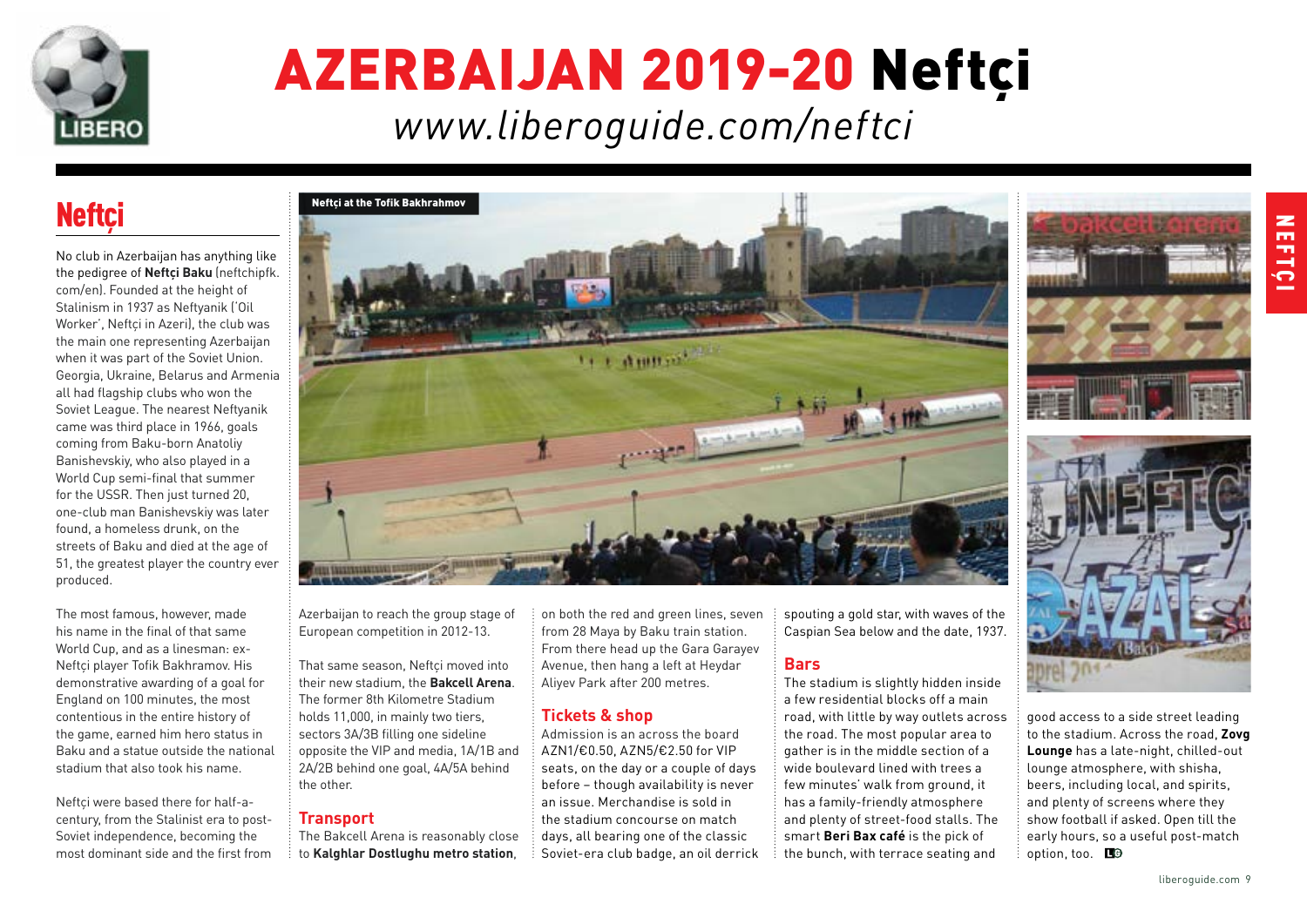<span id="page-10-0"></span>

# AZERBAIJAN 2019-20 Qarabağ *[www.liberoguide.com/qarabag](http://www.liberoguide.com/qarabag)*



# Qarabağ

A shining example of how an Azeri club can succeed, **Qarabağ** (qarabagh.com/en) have not only been champions every season since 2014, but singlehandedly lifted Azerbaijan onto the European stage. While the national side have failed to qualify for any major finals, the Horsemen have been galloping ahead in Europe as no other team from the region since, perhaps, Dynamo Tbilisi in the 1980s. Qarabağ have held Internazionale, Celtic, Monaco and Atlético Madrid to draws, edged out Anderlecht and hammered Young Boys Berne.

Few clubs have emerged as triumphant from a history as patchwork or as tragic Qarabağ's. The club was founded in 1951 in Ağdam. During the Nagorno-Karabakh war, Ağdam, and Qarabag's stadium, Imarat, suffered serious damage. The whole populace fled east. Ağdam, once a community 40,000 strong, has been a ghost town ever since. The stadium is still rubble.

Qarabağ relocated to Baku. Around the same time, bullish forward Gurban Gurbanov began scoring a record number of goals for the national team. Moving into coaching, first for his old team Neftçi Baku,





then Qarabağ from 2008, Gurbanov has given local players the confidence they might lack when playing in the national side. With backing from food conglomerate Azersun, Gurbanov could also lure prolific Brazilian striker Reynaldo and Spanish winger

Dani Quintana, and nurture Azeri talent such as forward Mahir Emreli.

First based at the **Tofik Bakhramov Stadium** and still playing big European games at the **Baku Olympic**, Qarabağ moved domestic fixtures to a new stadium in Yeni Sukhrani, towards Baku airport. Named after the holding company of club owner Abdulbari Gözel, a one-man success story of modern-day Azerbaijan, the **Azersun Arena** holds 5,800. While home gates average under 2,000 in the league, European games are a national celebration in packed big arenas, a chance for all Azeri supporters to come together for matches beamed into the living rooms of western Europe. Many may not remember the

original Nagorno-Karabakh conflict of the early 1990s but its effects are still felt today.

### **Transport**

From the city centre, the nearest convenient departure point is **Qara Qarayev** on metro lines 1 and 2. Beside the metro station, take **bus Nos.113** or **191** directly to the Azersun Arena, a trek of at least 30min. A taxi from the next metro station along, **Neftchilar**, would mean a journey of around three kilometres and shouldn't be too expensive.

### **Tickets**

For league games, admission is a nominal fee, pay at the gate. Big European matches at the Baku Olympic Stadium are often sell-outs, so booking through an agency such as **iTicket AZ** (iticket az/en) is the best bet.

### **Shop**

Merchandise, mainly T-shirts bearing the Qarabağ horse logo, are sold on the **club website** (qarabagh. com/en/shop) in English, although not replica shirts. There's no fixed store – stalls are set up by the stadium on match days.

### **Bars**

The only outlet anywhere near the Azersun Arena is the **Bazar Store** built into the main stand, selling soft drinks and snacks. *See* **Baku Olympic Stadium** for bar tips there. **B**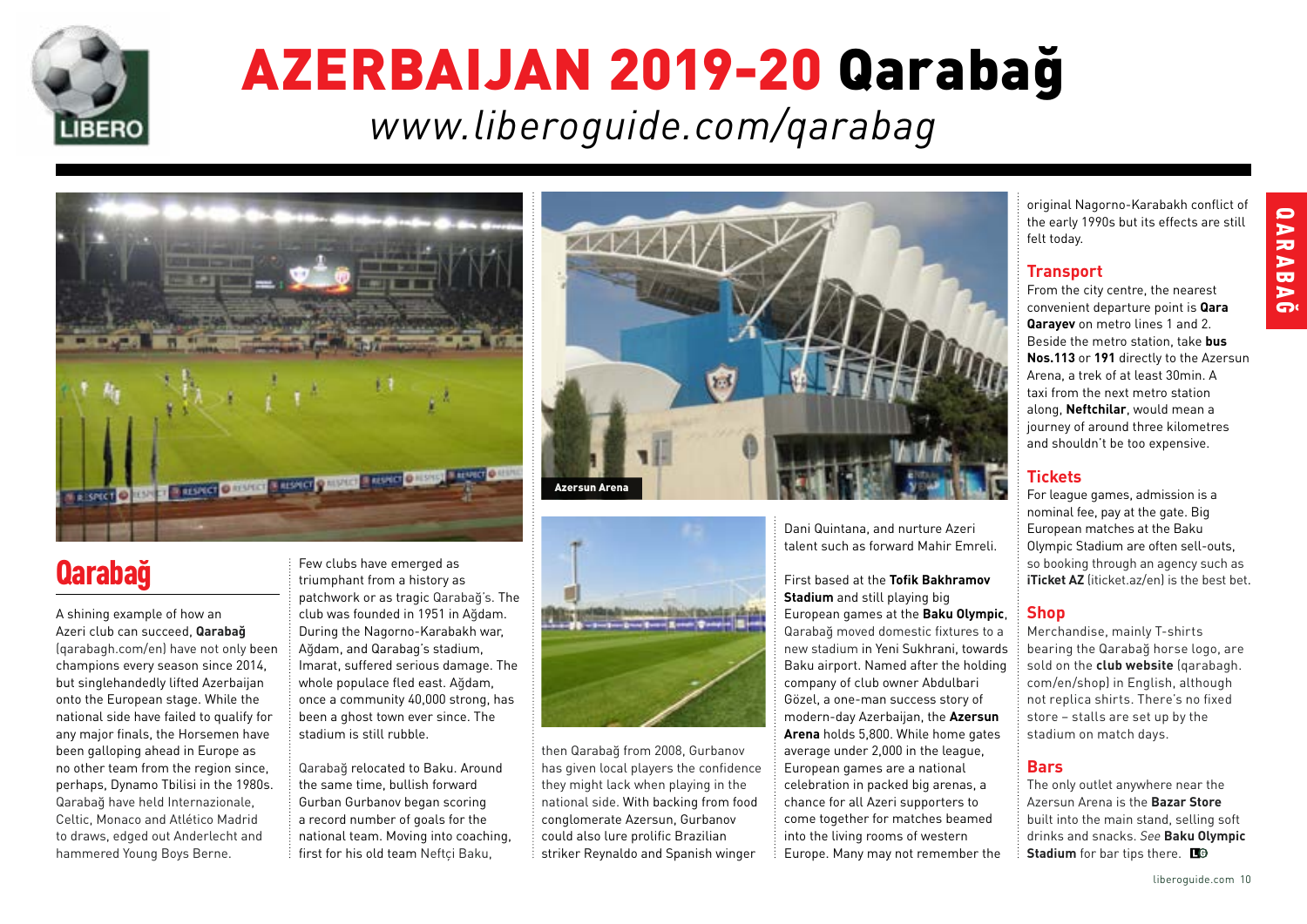<span id="page-11-0"></span>

# AZERBAIJAN 2019-20 Sabah

*[www.liberoguide.com/sabah](http://www.liberoguide.com/sabah)*



# Sabah

The youngest club in the Azerbaijan Premier League, **Sabah** (sabahfc.az/ en/) prove that with a little investment, sponsorship from a local bank, the right connections and a stadium to inherit, you can sail into Europe's smallest top flight and put yourself in contention for one of currently three slots in the Europa League.

'The main objective,' says the Sabah website under the heading 'Our Mission', '…is the qualification of

Sabah for the Eurocups. The work done to create a competitive team with the combination of experienced foreign players and local ones has been designed exactly for this'.

Nothing wrong with that, of course, except that, like Zira before them, Sabah were granted immediate passage into the lower-tier First Division then, after finishing fifth (!), promotion to the Azerbaijan Premier.

That notwithstanding, with their **Bank Respublika**, formerly **Alinja, Arena**,  $\frac{1}{2}$  is easily the biggest club ground

in the country at 13,000 capacity. It sits in the bustling community of Masazir, north-west of Baku, halfway to Sumgayit. Given the recent lack of clubs outside Baku in the Azerbaijan Premier, the swift rise to prominence of Sabah with a potentially sizeable fan base close to but outside the capital is no bad thing.

With goals from former Ukrainian international Marko Dević, whose erroneously disallowed effort against England at Euro 2012 helped lead to VAR goal-line technology around the  $\frac{1}{2}$  football world, crowds at the Bank



Respublika Arena for Sabah's debut Premier-League season in 2018-19 were the third highest after Qarabağ and Neftçi.

The danger is, as seen at Inter Baku (now Keşla), that if the bank sponsor drops out, unpaid salaries and possible dissolution are the result. For the time being, Sabah provide a relatively easy trip for fans of the only club with any kind of away support, Neftci. Opened in 2014, the Bank Respublika Arena comprises four neat stands around a grass pitch, with a raised tier in the main one for VIPs.

### **Transport**

The quickest, cheapest way to Sabah is to take the hourly **train** to **Khirdalan** (AZN1/€0.50) 20 minutes from Baku, then a taxi for the 4.5km to the stadium, which the driver will probably know as the Alinja Arena.

### **Tickets & shop**

Ticket windows line one wall by the main entrance to the stadium, modest admission charged on match days. Light blue and dark blue are the club colours for merchandise sold.

### **Bars**

Across the road from the stadium, near the supermarket, a nameless **little bar** comprises outdoor seating amid trees on a grassy area, an ideal spot for a pre-match drink. In fact, the only spot for a pre-match drink. If you're coming from Khirdalan station, 200 metres away on main Heydar Aliyev Avenue in the direction of Masazir, a number of restaurants includes the **ETO Pub**, with the country's most popular domestic Khirdalan beer and standard dishes on offer. Match action can be shown on the pull-down screen in the rustic interior. Right outside, a fleet of taxis awaits to whisk you off to the stadium.  $\Box$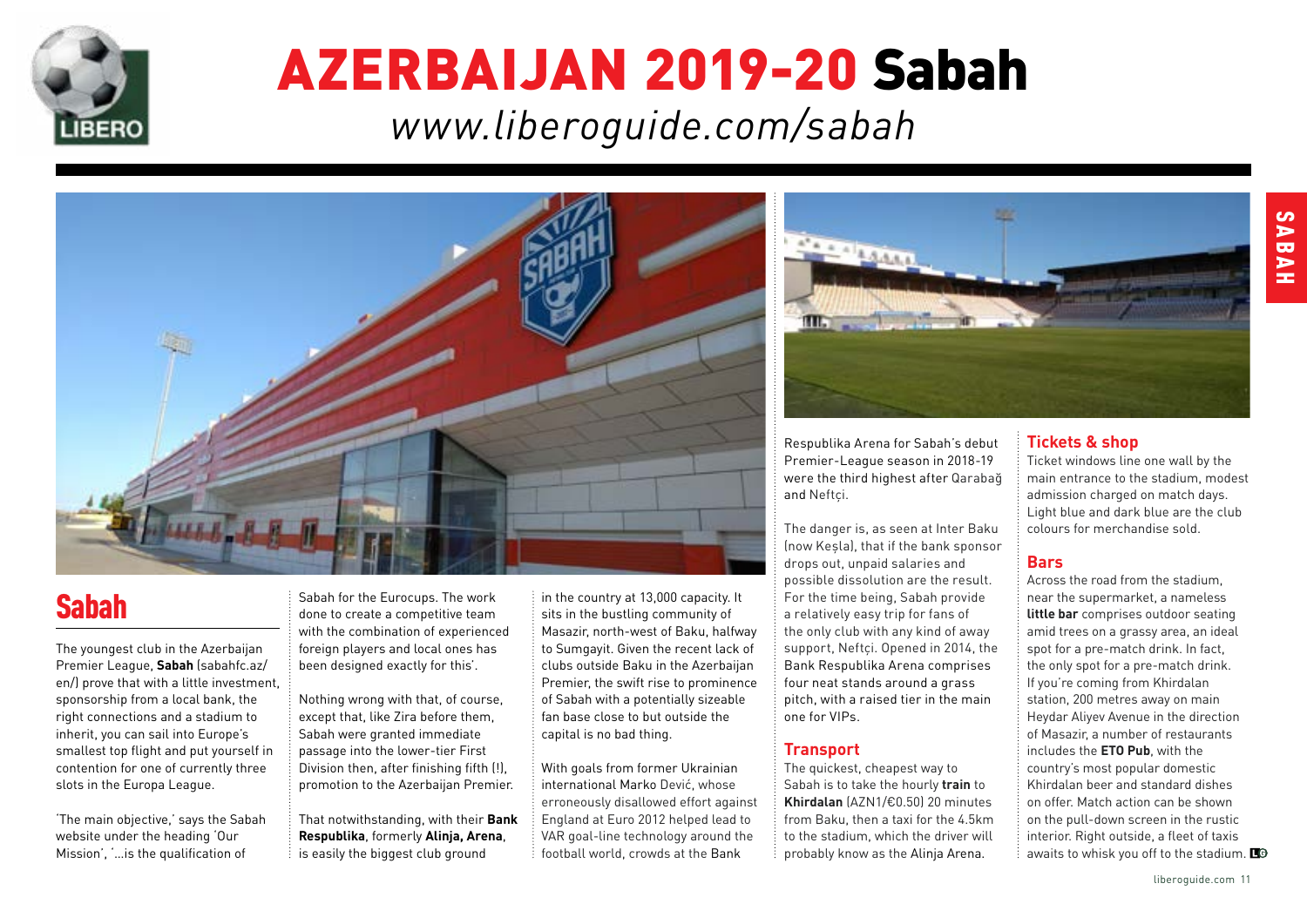<span id="page-12-0"></span>

# AZERBAIJAN 2019-20 Sabail *[www.liberoguide.com/sabail](http://www.liberoguide.com/sabail)*

### Sabail

**Sabail** (sabailfc.az/az/) differ from other recently formed clubs around Baku – based wherever their newbuild stadiums might be, in seemingly random locations – in that their name, identity and setting relate to steepsloped Bayil area just south of the capital's historic centre.

Here, around the wide bay lapped by the Caspian Sea that made foreign entrepreneurs and engineers huge fortunes over a century ago, mansions were built and dense housing. A naval base and a port area for sea trade were established, as well as a maritime prison where Stalin was incarcerated after inciting oil workers to strike.

It is no coincidence, then, that Sabail, nicknamed Denizçiler, the Sailors, play in sea blue and have a club badge depicting a wave. Their stadium, formerly known as the **Bayil Arena**, is now the **ASCO Arena**, the acronym referring to the Caspian Sea Shipping Company. It was built to co-host the under-17 Women's World Cup in 2012 – it was here that the US team controversially went out to North Korea at the group stage, their 1-1 draw not enough to match the goal difference France had built up across the Absheron peninsula at the Dalga Arena with a 10-2 (!) win over Gambia.





As for domestic football, in 2019 Sabail gained a European place in only their second top-flight season thanks to goals from Azerbaijan international striker Aghabala Ramazanov, younger brother of one-time forward in the national squad, Rauz, since retired. Also on the positive side, the club now has a company sponsor, AZ Tea, rather than being propped up by the Azerbaijan FA.

Sabail's home games in their debut Europa League campaign take place at the ASCO Arena, temporarily rerenamed the Bayil Arena to avoid sponsorship issues, a handy destination for visiting supporters rather than treks to the remote Dalga Arena beyond Baku Airport. A compact ground of 3,200 capacity is divided into four low stands, behind a grandiose colonnade and gates bearing a huge Sabail logo.

### **Transport**

The **Bayil Arena stop** on **bus Nos.5 and 6** is 10-15mins from the **Intourist Hotel** near the Baku Eye, on the same

route. A taxi from there would be a few euros at most. The No.6 also runs from the Philarmonia Garden by focal Azneft Square.

### **Tickets & shop**

Admission is a modest sum paid on the day. Sky-blue merchandise will feature the big letter S of Sabail.

#### **Bars**

You're still in town, so there are a few options along the main **Bibiheybat Road** leading to the stadium. Best

of them is the smart **Café Orxan**, its raised terrace offering views of the bay. More restaurant than bar but with plenty on the drinks list. Next door, the **Duyma Restaurant** also has a terrace, fewer crowds and beer sold.

At the opposite end of the scale, the **Cafe Sovetskiy** sells cheaper beer, locals spitting out sunflower seeds on the crumbling concrete outside. Again cheaper but comfortable, the **Elay** past the ground is more geared to beer than its menu of basic dishes.

liberoguide.com 12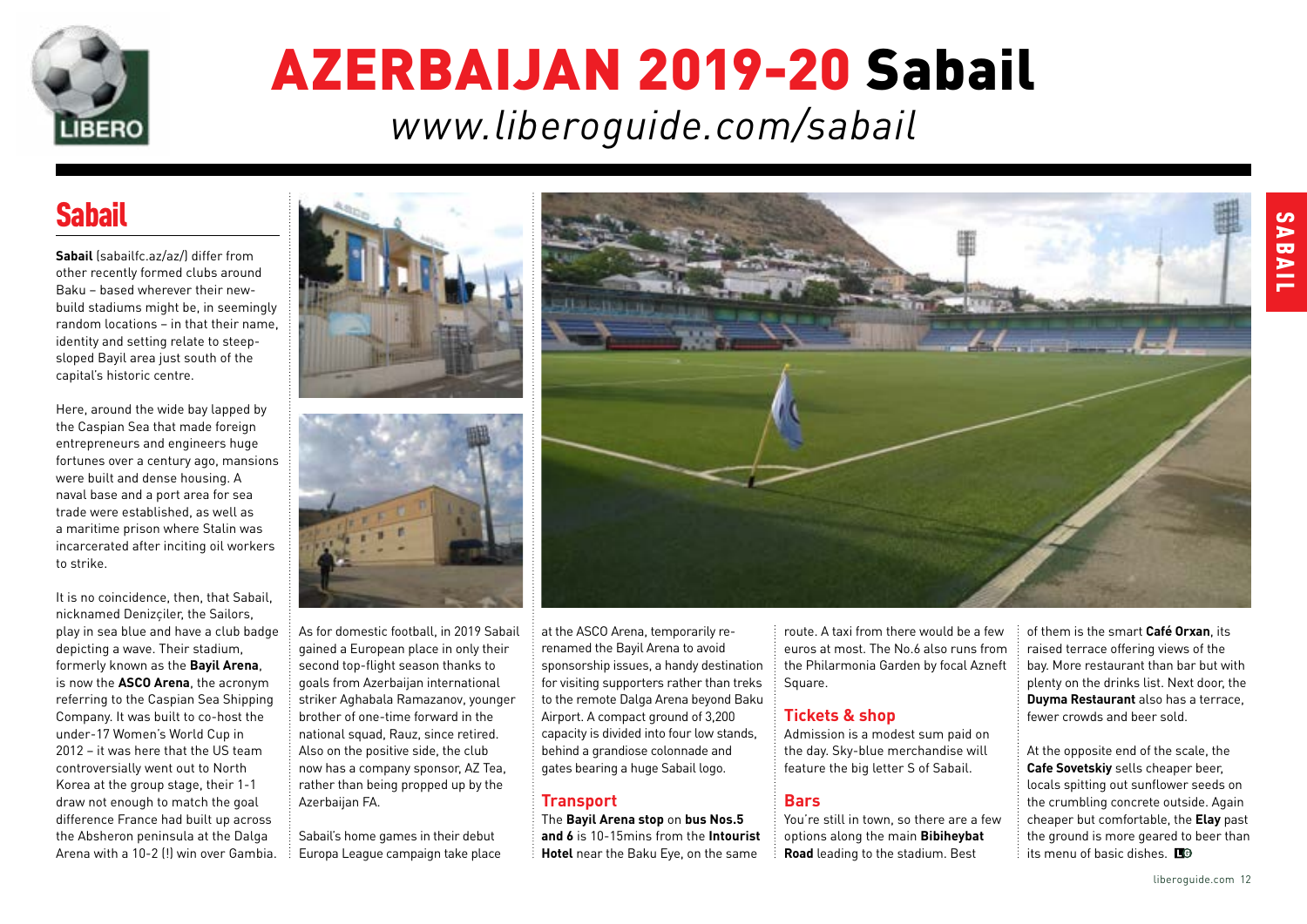<span id="page-13-0"></span>

# AZERBAIJAN 2019-20 Zira *[www.liberoguide.com/zira](http://www.liberoguide.com/zira)*

### Zira

The Eagles of **Zira** (fczire.az) took flight in 2014, two years after the **Zira Olympic Sport Complex Stadium** was officially declared open – the ground came before the club. Stuck way out towards to the farthest tip of the Absheron peninsula, whose shape centrepieces the club badge, Zira is as remote as it can get, and still be within striking distance of Baku.

Beyond the Zira Olympic Sport Complex Stadium, the small community of Zira ('Cumin') runs out of streets, and a solitary road leads to the Absheron National Park a few kilometres away, former haunt of the Caspian tiger and the Caucasian leopard. Much is semi-desert.

For a football club to survive here seems miraculous and yet, with the backing of electrical giant Santral, Zira have not only survived but thrived. Joining the lower-tier First Division in 2014, Zira gained promotion that first season despite only finishing fifth (Kapaz finished ninth and still went up.)

From there, the Eagles kept on flying, though had their wings clipped when, having actually qualified by right thanks to taking runners-up spot in their debut season in the Azerbaijan Premier in 2015-16, they were refused entry to the Europa League. (Ironically,



of course, Kapaz were given their place.) The reason? The club had not existed long enough in a professional capacity.

In 2016-17, Zira qualified again, and duly made their European debut. As also the case for Keşla, home legs were played at the **Dalga Arena**, a short drive from the airport and close to the many beach hotels on the north coast of the Absheron peninsula. Whatever the reason for the ground swap, it worked, as Differdange

of Luxembourg were beaten 2-0, Haitian international Kervens Belfort scoring in one of only a handful of appearances for the club. Romania's Astra Giurgiu then stood in the way of any further progress.

The Dalga Arena also staged Zira's Azerbaijan Cup semi-final of 2019, an away-goals win by Sumgayit preventing a first chance of silverware for Zira. No European football for Zira in 2019-20, then – domestic fixtures take place at the Zira Olympic Sport



Complex Stadium, a modest ground of 1,500 capacity in one stand and a VIP balcony, facing each other across an artificial pitch.



The only practical way to reach Zira's ground is by taxi, either from Baku Airport, which is only about 20km away, or from town, twice that distance.

### **Tickets & shop**

Admission is a nominal fee, pay on the day, if you need to pay at all – average crowds for 2018-19 were under 500. If you see any merchandise, it will be sky blue, the club badge a neat arrangement of an outline of the Absheron peninsula illuminated by a lighthouse, overseen by an eagle.

### **Bars**

There's absolutely nothing around the ground, not even so much as a shop. If you're seeing a European game at the Dalga Arena, then the seafront a short walk away is lined with waterside eateries, including **Estacada** and **Del Faro**.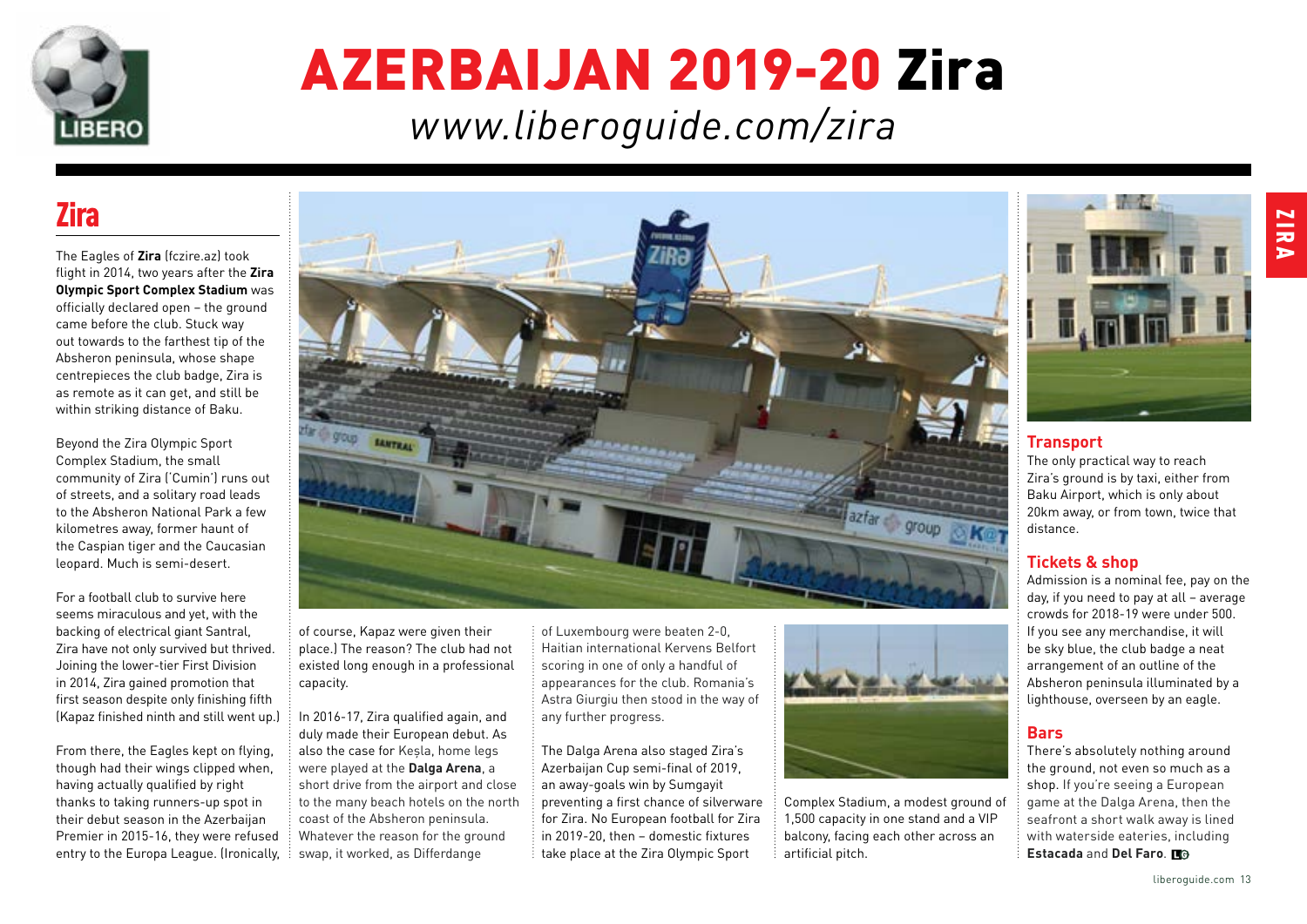<span id="page-14-0"></span>

# AZERBAIJAN 2019-20 Gabala *[www.liberoguide.com/gabala](http://www.liberoguide.com/gabala)*





### Gabala

Nestled in the foothills of the Greater Caucasus, surrounded by thickly wooded slopes that soon reach the Russian border, **Gabala** was the unusual staging post for Arsenal legend Tony Adams on a managerial career path that started in High Wycombe. But here, on the ancient Silk Road, 240km north-west of Baku, the former England captain earned £1 million a year between 2010 and 2011.



Ironically, it was after he left that **Gabala FK**, formed in 1995 then moved from the distant, formerly German city of Goygol a decade later, came closest to winning the league. Two runners-up spots in 2017 and 2018 were followed by a cup win in 2019, interspersed with two appearances in the group stages of the Europa League.

Borussia Dortmund, Anderlecht and Saint-Étienne were hosted at Neftçi's Bakcell Arena, rather than they

trekked to Gabala, though Progrès Niederkorn of Luxembourg not only ran out at the **Gabala City Stadium** in 2018, they won 2-0. Built back in 1985, the ground sits on the edge of the town centre, a 15-minute walk from the bus station. There's more this neat stadium than 4,500 red and black seats and a foreboding hilly backdrop permanently swathed in cloud – here is where you find one of the country's most impressive academies, a major factor in Gabala's game plan.

#### **Bearings**

The airport at **Çarxana** 25km (15.5 miles) away by taxi serves Gabala for occasional domestic flights from Baku. From the capital, frequent **buses** take 3.5-4hrs, arriving at the station south of town, on main road R9 that becomes the town's main street. Taxis are the main form of public transport. Note that Gabala is also rendered as Qabala.

#### **Bed**

Things weren't all bad for Tony Adams in Gabala – while here, he was put up at the nearby **Qafqas Karvansaray Hotel** is also used by some teams. Where Samad Verghun meets the main road of Ismayil bay Gutgashinli, the mid-range **Gabala City Hotel** is also a ten-minute walk from the stadium, 15 from the bus station. Convenient for shops and amenities, the comfortable **Karvan** sits opposite pretty Heydar Aliyev Park. On the other side of the park, the

the **Qafqas Sport Hotel**, three minutes from the stadium. Three pools, a spa and full gym feature in this five-star set in sumptuous grounds. Equally luxurious,

friendly, English-speaking **Gabala Villa Vasif** (Vahid Qehramnov ev 26) has great budget lodgings with its own kitchen and garden.

### **Beer**

The riverside park, centrepieced by the World War II memorial, offers a number of options for drinks in Gabala, starting with the most pub-like place in town, **Beer Bros**. Khirdalan, other local brews and familiar dishes are served on the pleasant terrace and bare-brick interior, blessed with TV screens. The nearby **Cay Evi Bar** also provides Azeri lagers on tap, tables ranged around a concrete beer garden. Also here, the **Dondurma** is more food-oriented, in a picturesque setting.

On the main road towards the bus station, the spacious, rustic **Bizim Gabala** serves up a veritable Caucasian feast. **NO**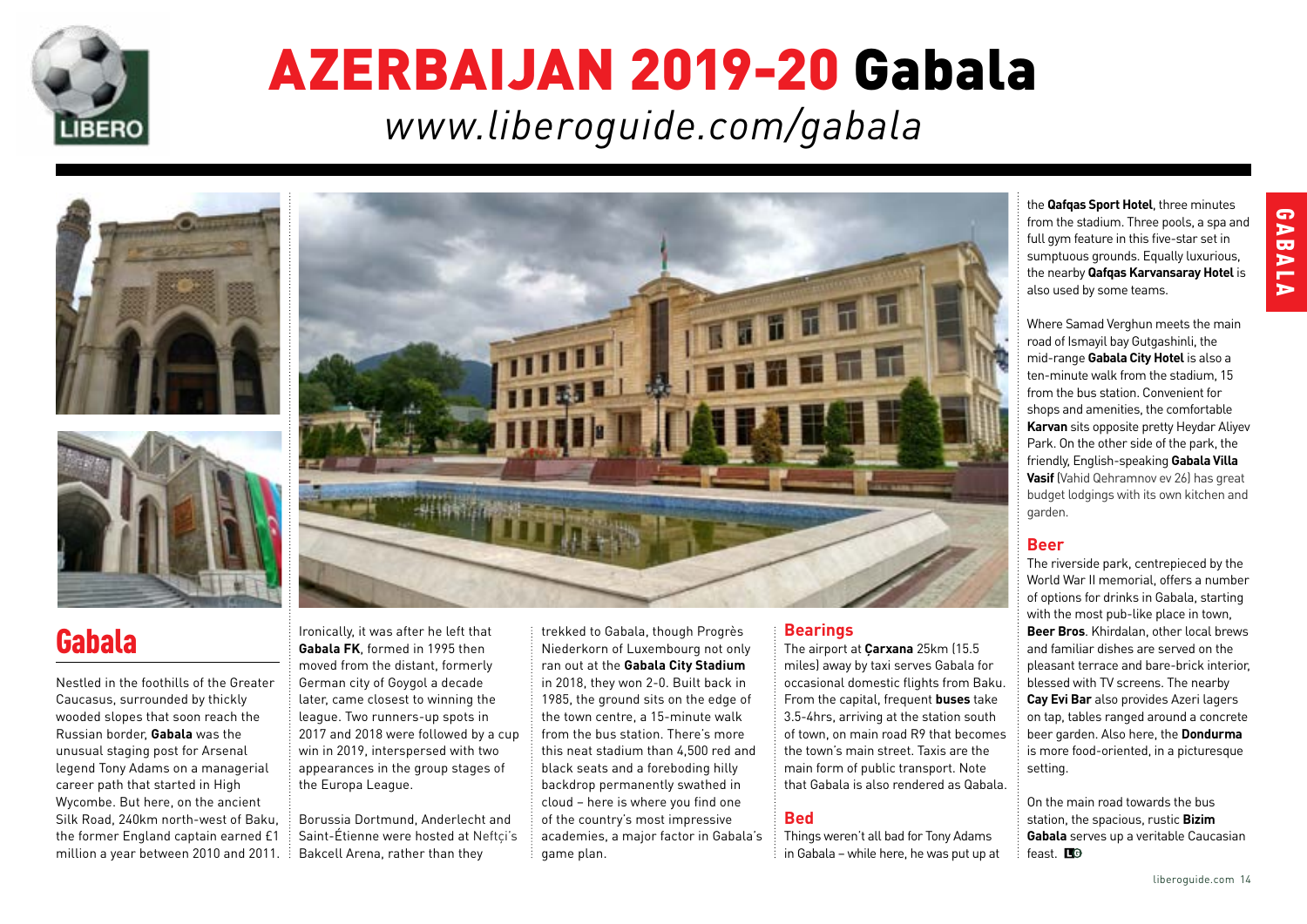<span id="page-15-0"></span>

# AZERBAIJAN 2019-20 Gabala FK

*[www.liberoguide.com/gabala-fk](http://www.liberoguide.com/gabala-fk)*



### Gabala FK

Azerbaijan's third club in recent years behind Qarabağ and Neftçi, **Gabala FK** (gabalafc.az/eng) are trying to match the ambition of its namesake town, surrounded by natural beauty of the Greater Caucasus. Spa hotels, waterfalls and stunning hiking routes bring tourists here in numbers, while young footballers trained at the local academy are integrated with

experienced foreign players to find success at home, before performing on the European stage.

Backing the club, Gilan Holding invest in large-scale projects around Azerbaijan, construction, tourism and logistics the cornerstones. Not only are there two high-end, sportsfocused hotels in town but, just outside, the Gabaland theme park. The decision to attract former Arsenal star Tony Adams here on a lucrative



contract is part of this wider scheme – after 16 months as coach in 2010- 11, he returned as sporting director in 2012.

Epicentre of this operation, the **Gabala City Stadium**, set between the town's eastern outskirts and the wooded slopes of the great outdoors, is done out in the club colours of red and black. Grass training pitches surround the main ground, the academy unique in Azerbaijan.

The results, mainly thanks to this ambitious infrastructure, have been impressive. Since 2013, six creditable campaigns have resulted in four cup finals, one successful, and five top-three league finishes. A strong

provincial challenge to Qarabağ's dominance is no bad thing for the game in Azerbaijan.

In the Europa League, more prestigious home fixtures are switched to the Bakcell Arena in Baku. Wins over European veterans Panathinaikos, Lille and Maribor have allowed Gabala to face Borussia Dortmund, Anderlecht and Saint-Étienne in the group stages two seasons running, recouping part of the investment in their training complex. Earlier rounds and, of course, domestic matches, take place at Gabala's 4,500-seater stadium, compact and intimate, though currently uncovered. Long distances mean that away support is

minimal, a shame, as the standard of facilities is high, accommodation around town too.

GABALA GABALA FK

 $\vec{z}$ 

### **Transport**

After the 3.5-4hr ride from Baku, the bus drops you at at the **station** south of town, a 15min walk up the same main road to the stadium, turning left at the New Mosque and Delhi-Karachi Darbar curryhouse into Elçin Karimov that bends right towards the stadium. A taxi (3AZN/€1.50) wouldn't take much more than 5mins.

### **Tickets & shop**

Unless it's a major European fixture, admission is generally free or a nominal manat or two at most. Gabala actually run a **match-day shop**, perhaps the only club in Azerbaijan to do so, a modest boutique of red-and-black merchandise. No copies of Tony Adams' *Sober: Football. My Story. My Life.,* though.

### **Bars**

Located on the first floor of the luxurious **Qafqas Sport Hotel** near the stadium, the **Sports Café** also doubles up as a games room, with table football and pool. Alcohol also served. On the other side of the stadium, the **Alma Baği** restaurant on 28 Maya serves hulking platters of meat and glasses of beer in a pretty garden. From here, it's a short walk to the main entrance of the stadium. **TO**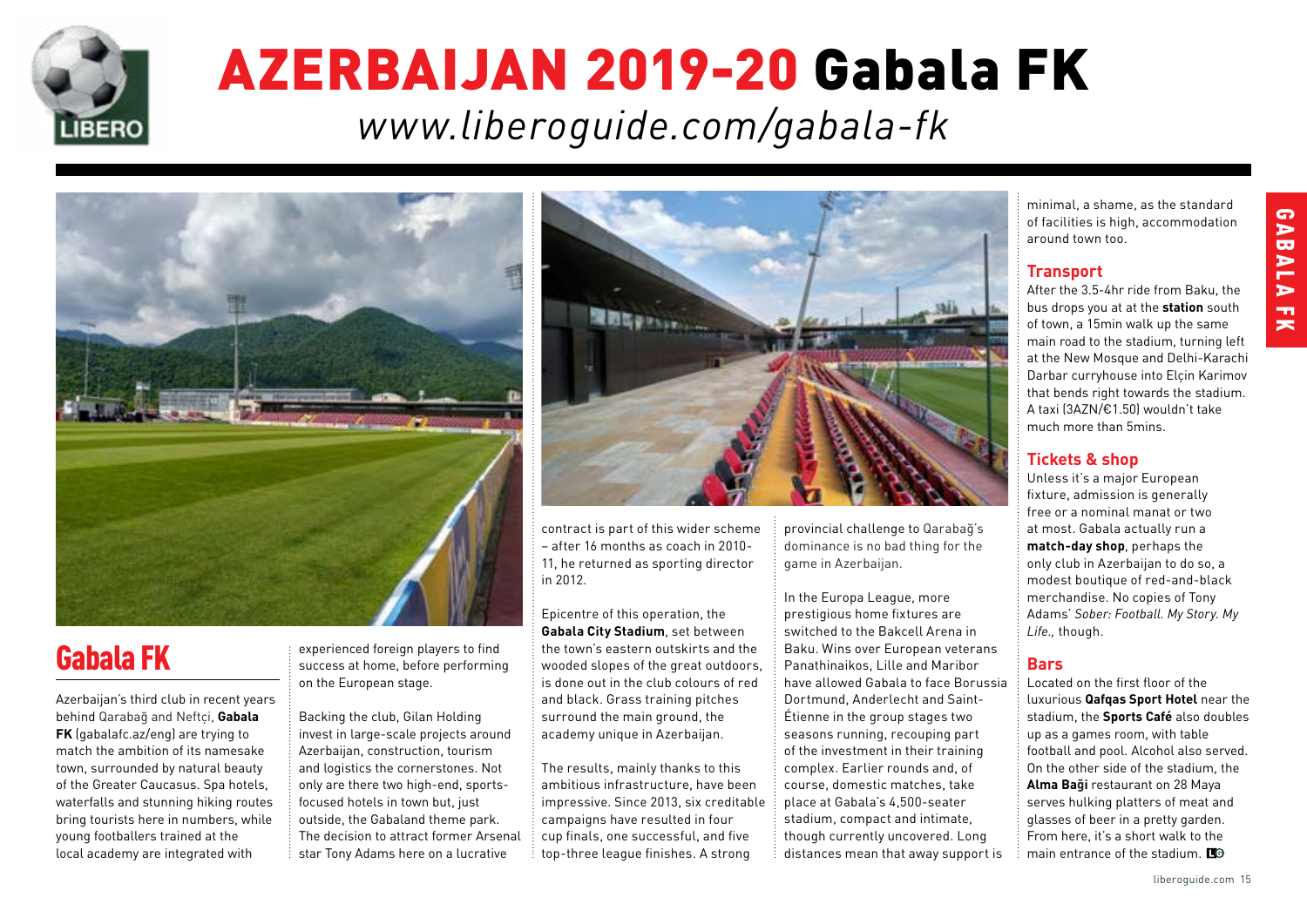<span id="page-16-0"></span>

# AZERBAIJAN 2019-20 Sumgayit *[www.liberoguide.com/sumgayit](http://www.liberoguide.com/sumgayit)*

# **Sumgayit**

In terms of football destinations, Azerbaijan's third city of **Sumgayit** is a pleasant surprise. An easy, cheap train journey from Baku, it sits behind a wide length of beach and parkland alongside. Here is where you find the home of **Sumgayit FK**, the **Kapital Bank Arena**. Sea-facing restaurants and alfresco bars abound, with impressive monuments dotting the well-planned cityscape.

But behind it all this lies a different story. Sumgayit FK, formed in 2010, are nicknamed Kimyaçilar, the Scientists. Pretty Sumgayit was the hub of Azerbaijan's petro-chemical industry, one of the most polluted places in the whole Soviet Union, no idle boast. It also housed a significant Armenian population, a violent uprising here in 1988 one of the main incidents that triggered the Nagorno-Karabakh war. The greenery was integral to post-industrial urban redevelopment, many monuments honouring victims of the conflict.

When Sumgayit gained promotion to the Premier League in 2011- 12, they relied almost entirely on young Azerbaijani players, a show of national pride – but results have been mediocre. The nearest the club has come to Europe has been the cup final of 2019, a 1-0 defeat by Gabala.



### **Beer**

Seafront and alfresco drinking is the way to go. At the city end of the main park, **StaRRooms** and its wide terrace sit in shaded greenery, while further down the promenade towards the Regnum Hotel, **Panorama** offers a sea-view terrace at higherthan-average prices. The Regnum's Caspian-lapped **Tandir** is open to non-guests, too. Further along, at the beach, the **Yelkan** has stylish shade from the burning seaside sun.

City-centre bars include a broom cupboard with a huge tap of beer – the **Efes Pub** (Nariman Narimanov 42-44) – and a large brewpub with a huge screen for beIN Sports, **RePUBlic**, where Nariman Narimanov meets A Guliyev. Near the station, on a central section of Uzeyir Hajibeyov, **Xane** provides leafy terrace for beersipping.  $\Box$ 

from the **Aero Express bus** to the

### **Bearings**

**Baku Airport** is 53km (33 miles) from Sumgayit, a journey (combined 4AZN/€2) of just over 2hrs by public transport if you time it right changing **train** (40min) at Baku station. A taxi all the way should cost around 35AZN/€18. **Sumgayit station** is on the south-eastern edge of town, a 15-20min walk to the centre, 30min to the stadium. Locals use plentiful **taxis** rather than infrequent buses – **maxim** can be booked by using the **website** taximaxim.az.

### **Bed**

Despite the beach, hotels are few in Sumgayit, with Baku close at hand. The **Sumgayit Plaza** is (17-19 Süth

küc) is halfway between station and stadium, on the edge of the city centre, an upper three-star with a pool, sauna, restaurant and panoramic bar. Rooms start at around AZ130/€65. For roughly the same price, the beachfront **Regnum** on Samad Verghun has seaview rooms, a spa and lounge bar overlooking the waves, about 3.5km from the stadium. The budget option is the **Sumgait Olimpik SportComplex** (ulitsa Kamal Axundrov 17 m/n), in no man's land, about 1.5km from the station, with a pool, gym and basic rooms from 60AZN/€30.